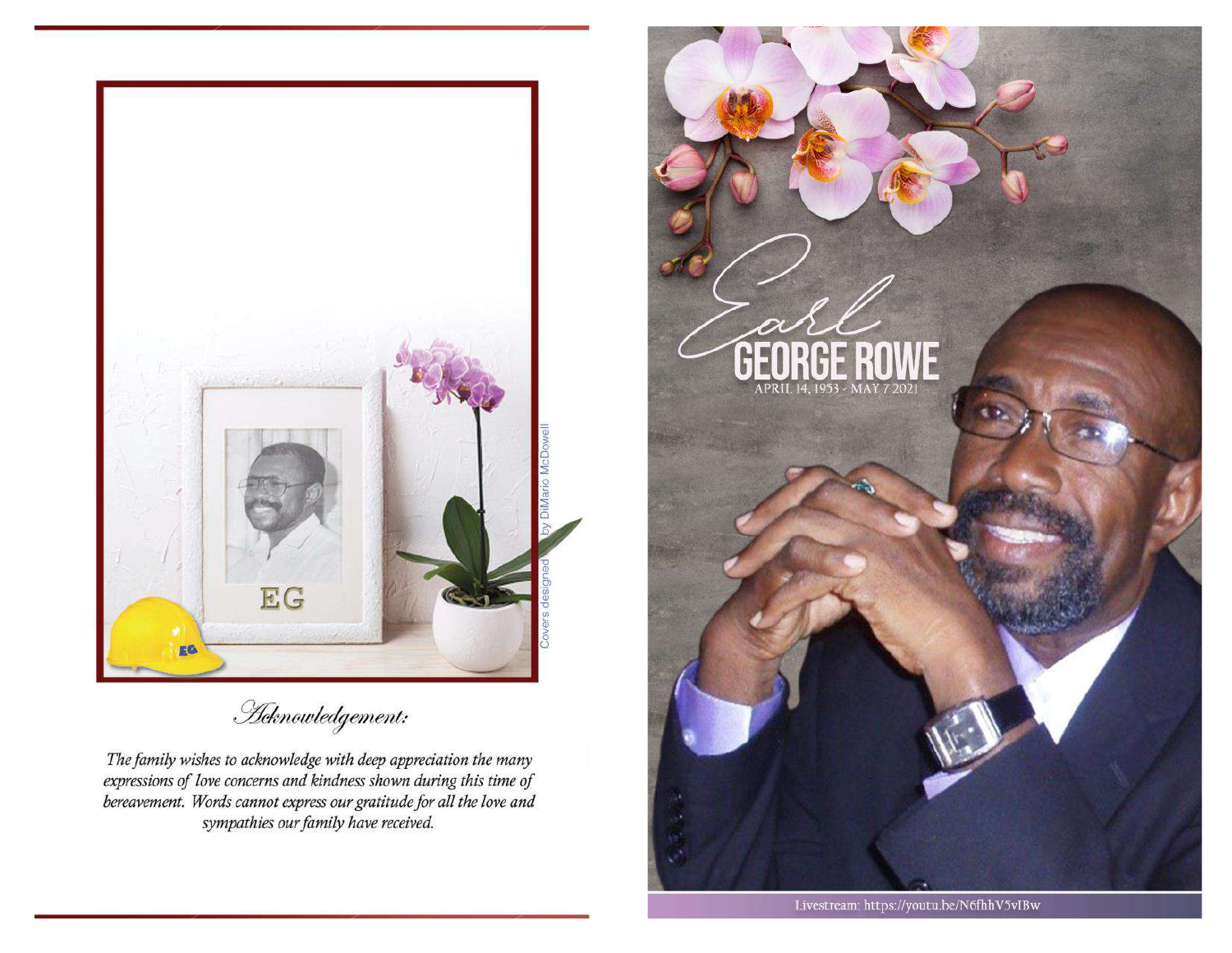# Service of Thanksgiving

For the life of

Farl George Dowe ( April 14, 1953 - May 7 2021

At

**ROMAN'S FUNERAL CHAPEL** 23 Dunrobin Avenue, Kingston 10.

On

Saturday, May 29, 2021 At 11:00 a.m.

**OFFICIATING MINISTER**: Rev. Naggie Sterling

 **ACCOMPANIST**: Mr. Christopher McDonald

 **CANTOR**: Mr. Dimario McDowell



On May 7<sup>th</sup> 2021, our lives were forever changed, our beloved father and friend transitioned. Its with a heavy heart and deep sadness. Forever in our hearts: Earl, Bebow, Bird, E.G.

Bird,

You did not give me a last farewell or even a goodbye You were gone before we knew it and I still wonder why A million times we miss you, a million times I cry. If our love alone could save you, no way you would have died. In life you were loved dearly in death we do love you still In my heart you had a place no one else can fill!

*Lolly*

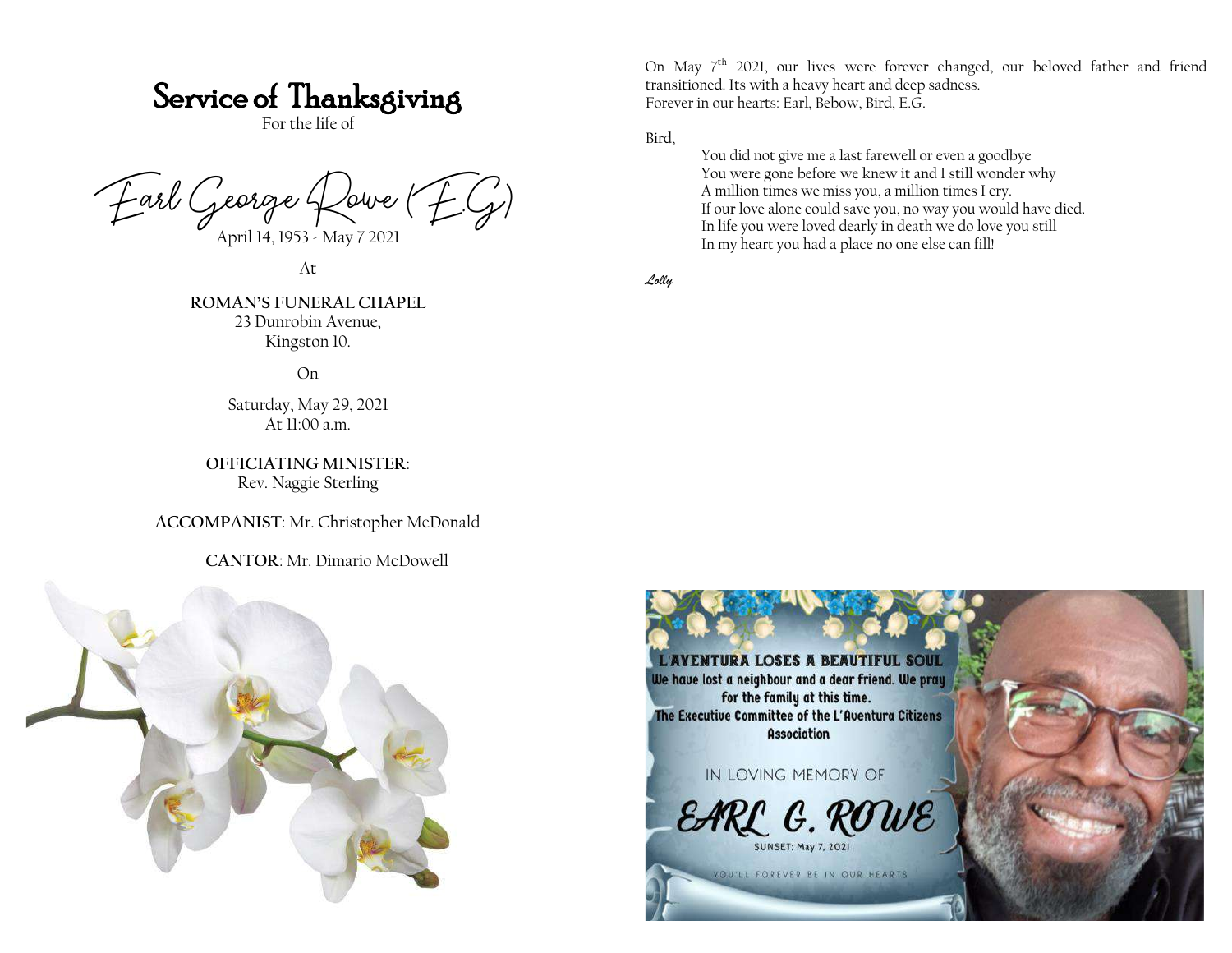### **TRIBUTE TO THE LATE EARL G. ROWE**

**Earl" provided a very solid fatherly, education and responsible foundation for me.**

I was truly privileged as this was very lacking in our community among the youths. His DNA made my educational path and technical professional career an easy path. As problem solving is like second nature to us, we both are known for figuring what seems to be a challenge to move a mountain in a snap! Our DNA are so similar that it can frightening (Example: we eventually found both of us like the rain mist blowing on us while we sleep).

It was because his achievements at CAST and technical knowledge I had developed the same passion of completing high school and a must to attend this college. He garnished the love I developed for cricket as we used to attend Alcan's sponsored cricket matches throughout the island and national matches at Sabina.

My appreciation for him developed even deeper in my late adult life when I became a father again, it was at this point I realized that the magic in the home back then was really a team effort from his unseen none stop work outside home that was not truly recognized back then. I thought helping to finance his business through the tough times would be my payback, but more and more in to my fatherhood I came to the conclusion I could never repay my father, the value of his fathership was beyond what money could buy. Earl taught me so much and yet it was not by instructions but by leadership.

He and I don't view death in the usual destructive way as most people do, we actually see it as a continuation of the cycle of life! After years of none stop work and on-going contribution to other lives, its time for him to rest

### *Ashan*

### **TRIBUTE TO THE LATE EARL G. ROWE**

We all will face the last enemy…death.

It is with regret that I write this tribute, but I am reminded of man's fragility, and mortality. Imagine, Earl was well, and with one test and a negative result, his life trajectory changed. A man with ideas, ambition, and always with a plan, very definitive.

Earl was a gentleman. He was a great husband to Eleanor his bereaved wife to whom he was respectful, considerate, grateful. I would say Earl brought out the best in her and made her happy. As a husband he protected her, he made many trips to the country with her to ensure her safety. He provided for her emotionally, socially, and complemented her financial needs.

Earl dressed impeccably, he was always well put together, this was further exemplified in the way he conducted business. He was an honest businessman and employed himself as an engineer with much professionalism. I recall him redoing a job himself as there was a leak on a roof after his staff had finished the job and as a responsible entrepreneur, he rolled up his sleeves and did not stop until the job was satisfactorily done. As you know many contractors do not have the same sense of pride in their work. Earl was different.

He was courteous and appreciative to acts of kindness and endearing gestures for which he and his wife were beneficiaries. I will remember him as a man of integrity, solid and pragmatic; he will be greatly missed. There will be no more Christmas dinners with his great vegetarian stew peas which he introduced me to. Gone too soon…

But God has promised to destroy death, the last enemy (1 Cor 15:26). May his soul rest in peace.

Order of Service

**MUSICAL PRELUDE:** Dwight Richards

### **SENTENCES**

### **HYMN: "GREAT IS THY FAITHFULNESS"**

"Great is Thy Faithfulness, O God my Father There is no shadow of turning with thee Thou changest not, Thy compassions, they fail not As thou hast been, Thou forever will be

### . **Refrain:**

**"Great is Thy Faithfulness""Great is Thy Faithfulness" Morning by morning new mercies I see All I have needed Thy hand hath provided: Great is Thy Faithfulness, Lord unto me.**

Summer and winter and springtime and harvest Sun, moon and stars in their courses above Join with all nature in manifold witness, To Thy great faithfulness, mercy and love.

Pardon for sin and a peace that endureth Thine own dear presence to cheer and to guide Strength for today and bright hope for tomorrow Blessings all mine, with ten thousand beside.

**REMEMBRANCE:** Mr. Michael Reid

(Family Friend**)**



*The Powell's*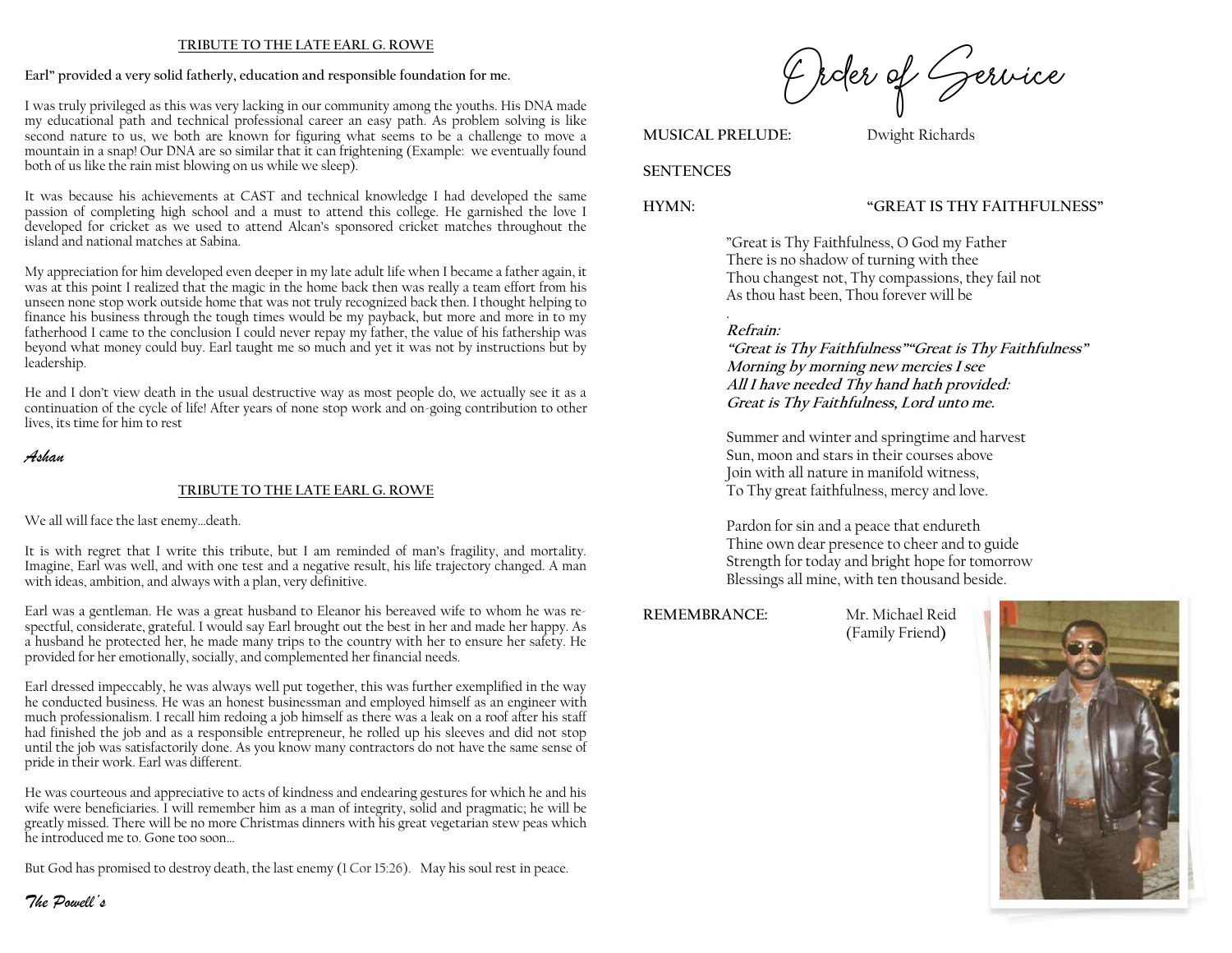| <b>TRIBUTES:</b>      |                                                                                       |
|-----------------------|---------------------------------------------------------------------------------------|
|                       | <b>Excelsior Community College Family</b><br>Jacqueline Garris (Family Friend)        |
|                       | Family in UK & North America<br>Pauline Walker (Family Friend)                        |
|                       | "IF I CAN HELP SOMEBODY"<br>(DiMario and Friends)                                     |
|                       | "YOU RAISED ME UP"                                                                    |
| <b>FIRST LESSON:</b>  | <b>ECCLESIASTES 3: 1-8</b><br>Ashannafi F. Rowe (Son)<br>Ashannafi A. Rowe (Grandson) |
| <b>SECOND LESSON:</b> | REVELATIONS 21: 2-7<br>Jewel-Ann Rowe (Daughter)                                      |
| <b>SELECTION:</b>     | "THE HOLY CITY"<br>(Dimario and Friends)                                              |
| <b>MESSAGE:</b>       | Rev. Naggie Sterling                                                                  |
| PRAYER FOR THE FAMILY |                                                                                       |
| <b>COMMENDATION</b>   |                                                                                       |
| <b>SELECTION:</b>     | "I WAS HERE"                                                                          |
|                       |                                                                                       |

The

### **TRIBUTE TO THE LATE EARL G. ROWE**

He was my friend, my brother from another mother and father. We studied together at St Andrew Technical High School and the University of Technology (CAST at the time). We worked together at the National Water Commission, Jamaica. We played together (Tae Kwon Do). Earl was brilliant and was feared by even the instructor. He had that passion and focus to be the best at whatever he set out to do, always empowering and enriching his life as well as those he came in contact with. He was always looking out and trying to help people. He would motivate you beyond the limitations you placed on yourself. We remain in touch even after I migrated. I would frequently encourage him to migrate to the USA, but he would not leave his mother. He did know who would take care of her as he did. We may think he missed many opportunities, but he did not need to migrate to live a life that mattered. He was a man of integrity, courage and compassion. He was loving, caring and most of all a go getter. One love brother and I will see you on the other side.

# *Mike Richards (Friend and Brother)*

### **TRIBUTE TO THE LATE EARL G. ROWE**

**~ ~ ~ ~ ~ ~ ~ ~ ~ ~ ~ ~ ~ ~ ~ ~ ~ ~ ~ ~ ~ ~ ~** 

I write this with great sadness over the unimaginable loss of a dear friend that I have known for over fifty years, and it would be my pleasure to share with you things he has done for me and with me during those fifty years. But just as he was a caring and loving person, always thinking about people, EG, as we fondly called him, would not want me to go through those fifty years so I will try to sum up the beautiful characters of E.G. so others too can share their thoughts.

E.G was a wonderful friend to me, supporting me with his gentle and caring nature. Among the many things we have shared, one that I will never forget, was when he put a hot needle to my sore toe to expel the bacteria that was causing me so much pain. He was not scornful or scared of what might have being passed on to him during the process, he just wanted his friend to be better. E.G. was instrumental in encouraging me to pursue a career in electrical engineering, a job I did for many years. E.G was authentic with people. He never judged or forced his opinions on anyone, but offered valuable and truthful advice.

If tears could build a stairway and memories a lane, I would walk right up those streets and bring E.G. back again. My most painful regret, is that no farewell words were spoken, no time to say goodbye. E.G was gone before I knew it and only God knows why. My heart still aches with sadness, and what it meant to have known him, no one can ever know. I am saddened that he is gone, but glad that he is in no more pain. He will never be forgotten and a hollowed place within my heart is where he'll always stay.

E.G. we are here to celebrate your life and the measure of its worth and every single life you touched while you were on this earth. We wish to pay our last respects, that's why we all are here, to thank you for your friendship and all the memories we hold dear. It's been a privilege to have known you. We were family, not just friends, and we will carry you in spirit until we meet up once again.

*Lincoln Case (Family Friend)*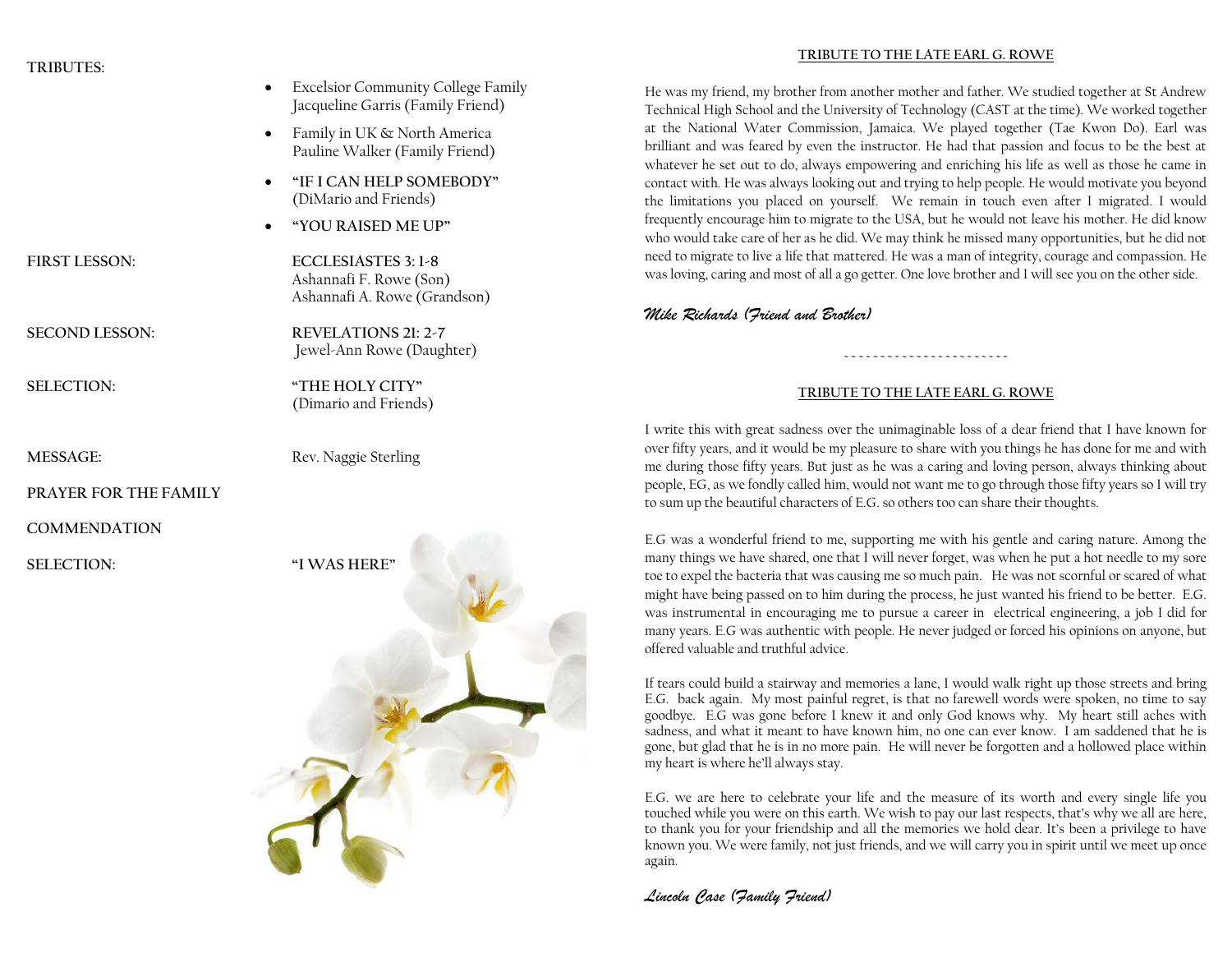### **TRIBUTE TO UNCLE EARL**

Earl George Rowe, better known to us as uncle Earl, was my father's brother. Uncle Earl was like a big brother to me especially during the times I spent with my grandfather (his father) in St Andrew. He would always offer his utmost best to his family and friends. He was a karate expert in his own right and would practice breaking blocks and boards in his younger years. This he enjoyed doing. Uncle Earl also enjoyed eating healthy.

Whenever I visited him with my dad he would always encouraged my father to eat healthy and would go one step further and get him some healthy food.

Uncle Earl loved to work. He would take no breaks. He was determined to better himself and learn more about his craft at every opportunity. I came to learn that if you showed uncle Earl some ambition and the right attitude, he is automatically in your corner. I will surely miss uncle Earl. I am grateful for the wonderful memories and for being the great help he has always been.

To Eleanor his widow, his son Ashannafi and daughter Jewel-Ann, don't give up on Jesus as he is the only source of comfort in this time of grief. Our prayers are with you always.

*Pearl Rowe (Niece)*



**RECESSIONAL HYMN: "BATTLE HYMN OF THE REPUBLIC"** 

Mine eyes have seen the glory of the coming of the lord; He is trampling out the vintage where the grapes of wrath are stored; He hath loosed the fateful lightning of his terrible swift sword; His truth is marching on.

### **Refrain:**

**Glory, glory, hallelujah! Glory, glory, hallelujah! Glory, glory, hallelujah! His truth is marching on.**

I have seen him in the watch fires of a hundred circling camps, They have built him an alter in the evening dews and damps; I can read his righteous sentence by the dim and flaring lamps; His day is marching on.

He has sounded forth the trumpet that shall never call retreat; He is sifting out the hearts of men before his judgement seat; O be swift, my soul, to answer him; be jubilant, my feet! Our God is marching on.

In the beauty of the lilies Christ was born across the sea, With a glory in his bosom that transfigures you and me; As he died to make men holy, let us die to make men free, While God is marching on.

He is coming like the glory of the morning on the wave, He is wisdom to the mighty, he is honor to the brave; So the world shall be his footstool, and the soul of wrong his slave. Our God is marching on.

### **BENEDICTION**

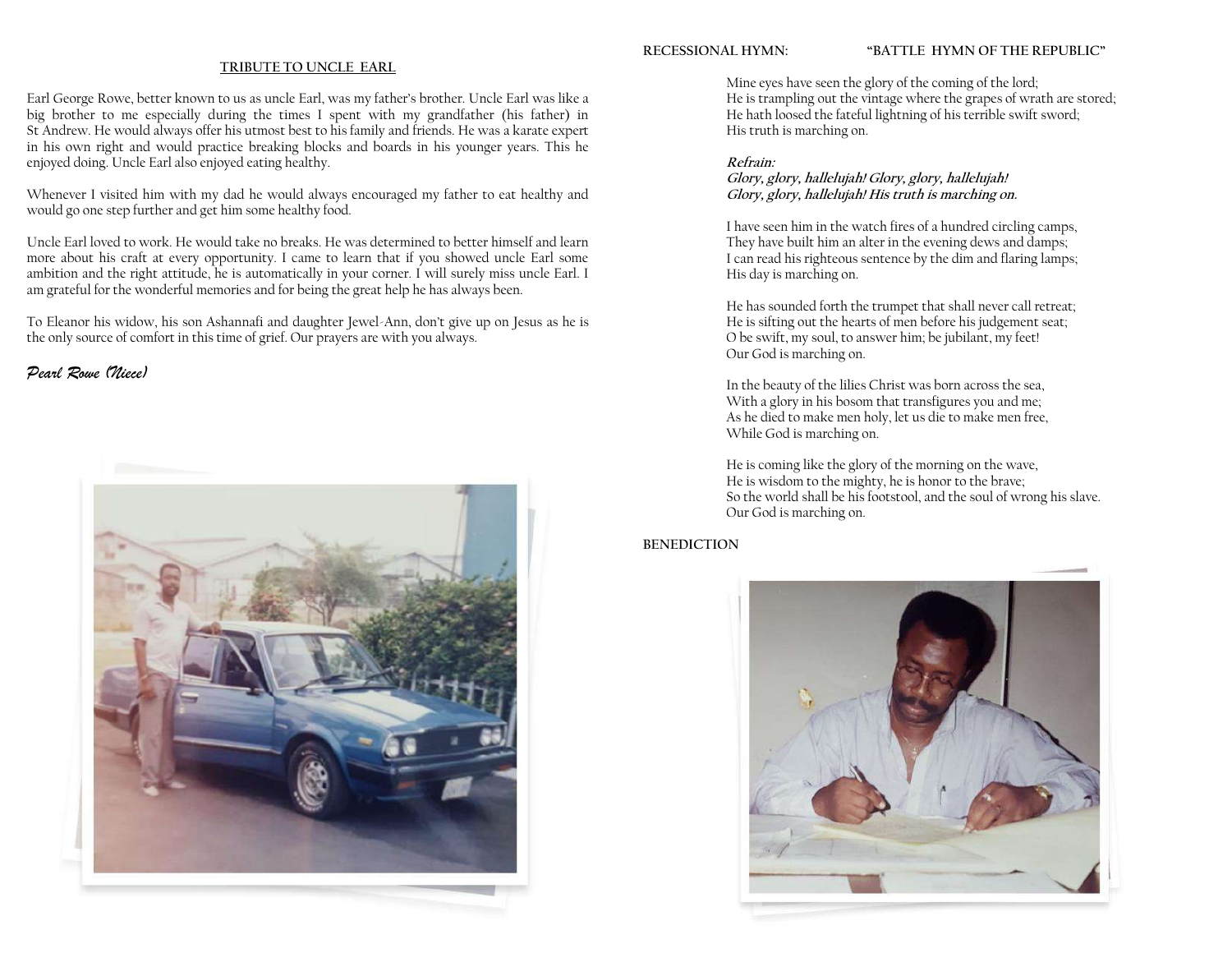### **REMEMBRANCE FOR EARL G. ROWE**

### Good Morning,

I am Mike Reid, widely considered Earl's BFF and wing-man. Actually, we regarded each other as brothers from different parents united by a common bond based on love and respect for each other.

Firstly, I will take this opportunity to thank all of you who joined us today from various points around the globe. Your attendance, albeit via social media, is a testament and an expression of your love, appreciation, respect and desire to offer your sincere condolences to his grieving family.

Earl George Rowe, (Mr. Rowe, uncle Earl, daddy and EG to his close friends) was born April 14, 1953 in Olympic Gardens, West Central St. Andrew. He was the last survivor of three blood-brothers and raised by his mother (Merle) who worked hard and gave him all that she could afford, which would not be considered much by some people, but to Earl, that was more than enough. His mom taught him to be respectful and kind, to love his fellow men, and to be thankful to his Creator for all things, great and small.

Although we resided in nearby communities, we never met until the first day we entered through the gates of St. Andrew Technical. With similar daily schedule; bus, classes and lunch, we found common interest that started a triangular friendship between Earl, Danny Richards and I (The Three Amigos). That friendship would eventually span across five decades and three countries. During our time at secondary school, we participated in many activities including a little mischief and some good trouble. Earl was a quick thinker who always have an answer for everything and whenever we got into tricky situations, he would devise some kind of philosophical explanation that worked most of the time.

Earl was a reliable source of social and intellectual stimulations. He had a brilliant mind that encouraged you to think deeper, challenged you to find answers where seemingly there was none. He was scholastically sound and competitive and that kept him at the top of our class from day one to graduation. Actually, he was awarded the golden drill by our German Engineering shop teacher for his extraordinary effort. This is one of the stories he enjoyed telling, especially when we gather at our favourite watering hole at Danny Richards place in Plantation Florida.

After Graduation, we each secured gainful employment and Earl started working at the National Water Commission, Jamaica. A few years later, I migrated to Canada and Danny to Florida, but Earl refused to migrate as long as he was free to travel and return to his Paradise Island of Jamaica. While at NWC Earl decided to pursue tertiary level education. He pursued his tertiary education at the College of Arts Science and Technology (CAST), now the University of Technology majoring in Electrical Engineering Technology, completed several professional courses, and did not allow age to be a deterrent when he decided and successfully completed his MBA some years ago. Earl was widely read and was not afraid to challenge the accuracy of information presented by his lecturers.

Earl's brilliance shone at his various places of employment where he would have made his mark and received promotion/recognition for his high performance. Although Danny and myself had migrated, we maintained our strong bond and this was made even stronger as EarI frequently travelled to ALCAN Headquarters in Canada for training. His training was extensive and extended to other countries. This not only strengthened his skills but also his confidence and equipped him to effectively build and manage a production organization. We have heard many stories of disabled production machines he was able to repair and put into production which highly paid consultants were unable to achieve.

### **TRIBUTE TO THE LATE EARL G. ROWE (Hon)**

I still cannot believe it. It just does not seem real. I never expected you to go. I continue to wrestle with conflicting emotions….anger, sadness and a deep sense of loss. We had so many hopes and dreams……

You were my vibration! You were strong, you gave me strength, you were so wise, you gave me wisdom, you were an avid listener, you needed me to listen. You demonstrated what mattered in life…love, understanding, integrity, compassion, courage, sacrifices that enriched, empowered and encouraged others.

We were one, loving each other's edges and imperfections. We took care of each other. We made each other so happy. You were my world! You made it so easy to love you because you were such a caring and devoted husband, not to mention your brilliant mind and swag. We celebrated our love every day. We never waited for special occasions to celebrate. We would buy each other roses, you would open the door, you met me at the door, you would take my bags, you pushed the trolley, you read all the ingredients on the back of the packages to make sure it was healthy to consume. We just always wanted to be together. I miss your hugs, your smile, your Mutty laughs. The simple things were important to you, they mattered. You changed my life in so many ways…

You never feared transitioning, you served in this life with your talents and worked steadfastly and wisely in love with anticipation of your next level in the Cosmic realm. I am thankful for everything God gave us on our journey, all your footprints in my life.

I am constantly being reminded that a time will come when the memories of our love will bring joy and comfort instead of all this pain. This too is difficult to fathom but I hope so because I cannot turn off your love and light in me. There are some who brings a light so great to the world, that even after they have gone, the light remains. The light of you was all I saw. Your light opened up my heart and eyes to so many beautiful experiences and your light will remain in my heart always.

## *Your Cheerleader Eleanor*

### **TRIBUTE IN POEM FROM THE FAMILY:**

When family ties are broken and loved ones have to part It leaves a wound that never heals, and also broken hearts But looking back on memories, upon the paths we walked We blessed the years we had with you and leave the rest to God. We cannot read God's purpose, but there comes a day when God will Make us understand why you were called away We cannot bring the old days back when we were all together, But loving thought and memories will keep us close forever There will always be heartaches and often silent tears But also precious memories of days when you were here We hold you close within our hearts and there you will remain To walk with us through our lives until we meet again

Earl's cousin Evelyn (UK) and other family members in the UK, Canada and USA would like to thank his dear wife Eleanor for her love and care of him. I will hold forever the lovely memories myself and my husband Richard shared with Earl when he visited with us in the UK.Our beloved cousin Earl….gone too soon, always will be missed…. Sleep in peace cuz….Sleep in peace.

# *Evelyn Archer (Cousin)*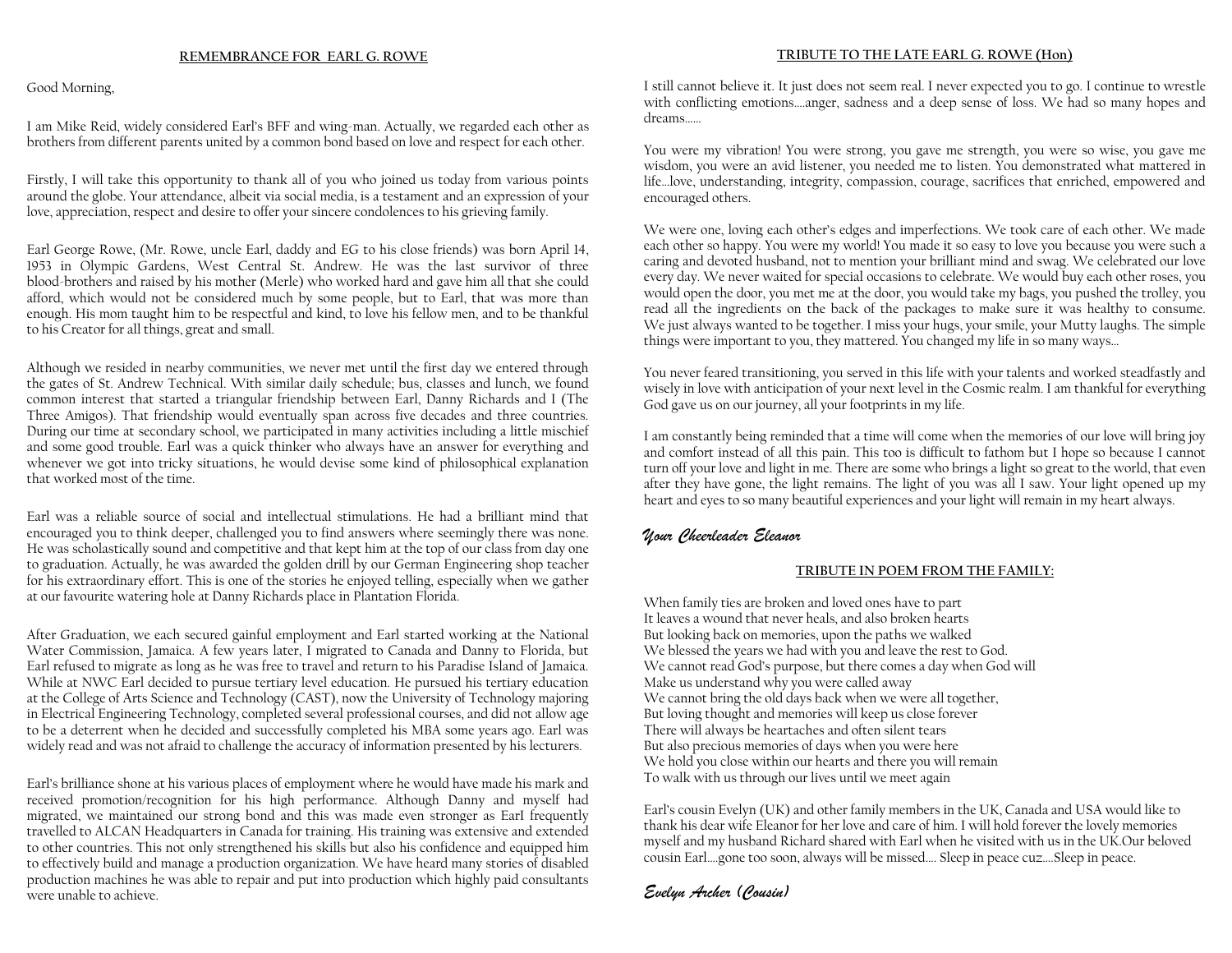### **TRIBUTE TO THE LATE EARL G. ROWE**

On behalf of the management and staff of the Excelsior Community College we offer our sincere condolences to the loss of Mr. Earl G. Rowe. "A family is a circle of love, not broken by loss, but made stronger by the memories. We are forever blessed that God connected us to you" - Anonymous. The passing of Mr. E. G. Rowe is indeed a personal loss to the Excelsior Community College family as he is remembered as a distinguished engineer, a contractor, and an extra-ordinary man and great friend. He had a vision for providing engineering turnkey construction solutions to others.

Mr. E. G. Rowe exuded a passion for Engineering and Construction. He was instrumental in the Construction of the School of Engineering Logistics and Built Environment (SELBE) Deanery Road Satellite campus. Such impeccable engineering and construction leadership led to him being described as no ordinary contractor and was praised for the passion he ignited in its construction. In fact, ECC staff speaks highly of Mr. Rowe's engineering and construction skills as his ability enables him to make the "complex" seem "simple". Mr. Rowe could be relied on for his strategic thinking, incredible competence, wisdom, business acumen and vision in the construction industry.

As a philanthropist, Mr. Rowe was a honorary member of the Excelsior Community College, Community Empowerment Unit. Notably, he received Awards for his continuous contributions to the Unit's Annual Senior Citizens' Dinner. His love and care extended to many family members and friends from the Mountain View communities to whom he was a source of moral support. He was always willing to give.

Mr. Rowe was a mentor and friend to those whom he had supervisory responsibilities. He was admired and respected for his kind and warm personality; patience and compassion; and accessibility at any time for advice and assistance. His humility knew no bounds. He is also remembered as being easy to talk to and as an embodiment of Plato's words, "wise men speak because they have something to say". He is also remembered as being extremely calm as if he were guided by the mantra, "be kind, for everyone you meet is fighting a hard battle."

The EXED Family is indebted to Mr. E. G. Rowe. We salute you Mr. Rowe – mentor, colleague, philanthropist, friend. You have earned your wings as an Excelsior Eagle, having been true to the ideals of our motto, "Age Animo – Do It With Thy Might"; and our name "EXCELSIOR – Yet Higher!".

*From the Excelsior Community College Family* 



My wife Margaret and Earl were also good friends and shopping buddies and spent many quality hours feeding their addiction in department stores. He is credited for teaching Margaret to drive on our infamous Highway 401. On occasions, he would split the trip between Toronto and Miramar Florida where he visited Danny and Millicent Richards. While at Alcan, Earl served as President of the Sports Club, Manager of the football Team, member of the Editorial Committee and Sports Writer for the In-House Magazine.

Life was good and along the way we each became fathers. Earl was chosen as God-Father to Renée, the second of Danny's two daughters and I, to Donna-Michelle the first. Earl chose me as God-Father to his only daughter Jewel-Ann and I assumed the role of mentor to his son Ashannafa. Whenever we visited each other we would leave or take a personal item, this was the tradition with us. I mentioned this to show the solidarity between three boys that grew into responsible men and remain virtually inseparable for more than fifty years.

Earl had interest in several sports, football, cricket, track and field, horse racing, dominoes, but he had a keen interest in karate where he excelled and eventually earned a Black Belt. I was very impressed to the point where I wanted to emulate Earl, but I lost interest when he explained that Karate is more discipline than fighting. He became so dominant in this sport that he would often be the teacher instead of the student during training.

After years of working and advancing in various positions at Alcan, he decided to pursue his lifelong ambition of starting his own company and that gave birth to E.G Rowe Engineering Ltd. Earl earned an MBA (Project Management) and managed several successful projects across the island working for major companies/organisations such as NCB, Seprod Group, British High Commission, Office of the Prime Minister, UWI, UTECH, Excelsior Community College and of course our family home in St Catherine, and many others.

His generosity knew no bounds and he was loved by many. As a friend and as an employer he had compassion, he was cordial and engaging. He was a man of integrity and demanded a high level of performance from his team members. He worked hard and he believed in playing hard as well as giving back. Earl distinguished himself as a loyal and dedicated community leader in Spanish Town Communities. He formed the Twickenham Park Business House Football League with the objective of fostering interaction between companies in the area. He was Junior Achievement Advisor in Finance to the Jonathan Grant High School and assisted the Y.W.C.A in Spanish Town to establish a vocational training centre for young women in the Windsor Road Community. He may not have had as much time as Managing Director of his company, E.G.Rowe Engineering Ltd, but he continued to support community activities where possible.

I thank God for his beautiful wife Eleanor who was a rock, not just for him but for his mother. She also loves his children as her own and would never address them as step children. Suffice to say, I believed that by Earl's account, Eleanor was the first and only woman to enter L'Aventura as his soul-mate and his mother's potential daughter-in-law. He would always find a place in our conversation to tell me how much he loves and appreciates his wife. "I couldn't have made it this far without her" was one of his favourite sayings. She was his cheerleader, his best friend. She is heart-broken and if her love and care could have saved him, we would not be here today. She knows we will always be here for her and he also knew this.

I will always remember my friend's zest for life, his energy, his fearlessness, his drive, his style, his laughter; I will always remember how he made me feel when I was with him.

R.I.P. my brother!

*Michael Reid (Family Friend)*